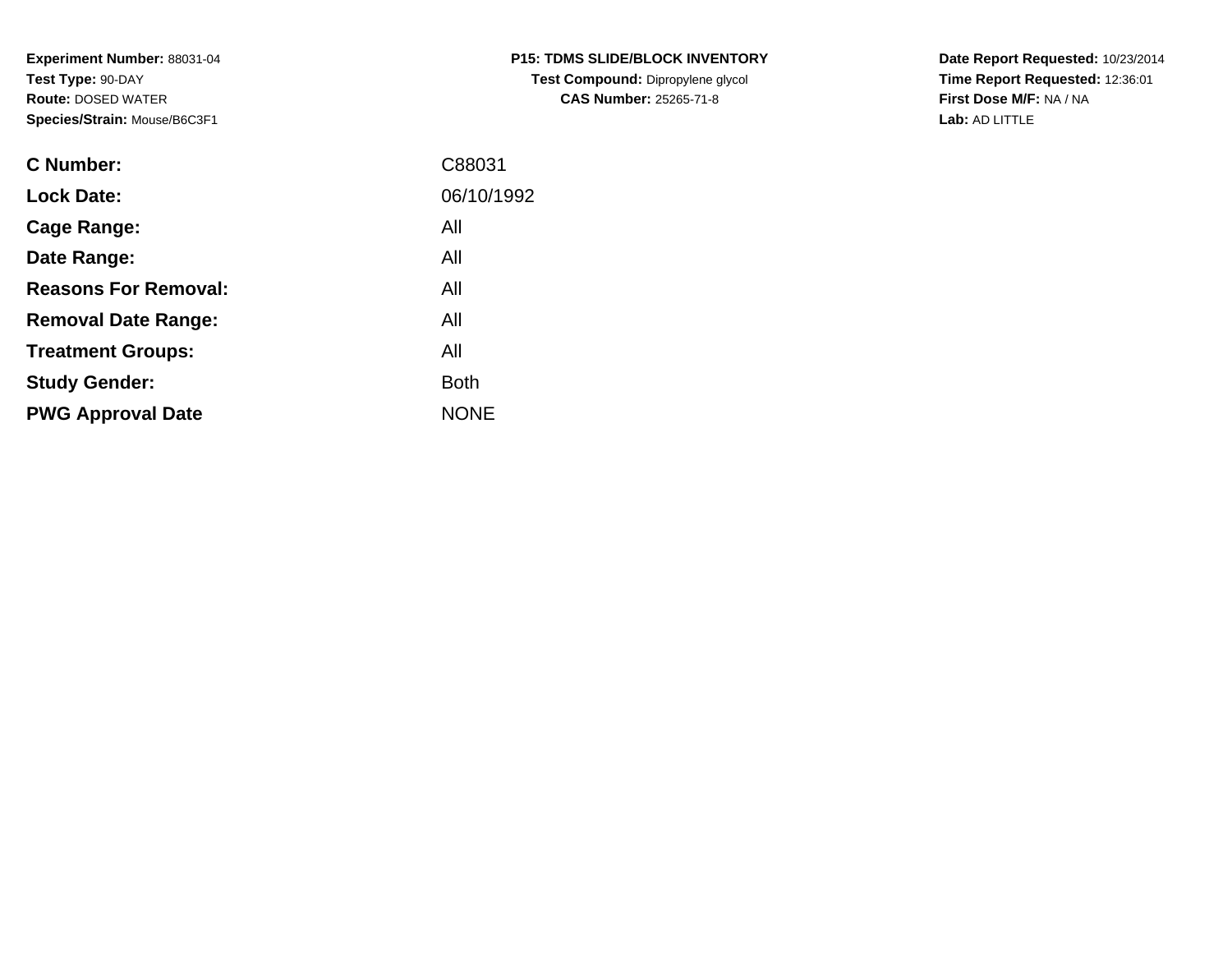**Test Type:** 90-DAY

10

**Route:** DOSED WATER

**Species/Strain:** Mouse/B6C3F1

# **P15: TDMS SLIDE/BLOCK INVENTORY**

**Test Compound:** Dipropylene glycol

**CAS Number:** 25265-71-8

**Date Report Requested:** 10/23/2014**Time Report Requested:** 12:36:01**First Dose M/F:** NA / NA**Lab:** AD LITTLE

| <b>SPECIES: Mouse</b>       |                          |                        | <b>STRAIN: B6C3F1</b>    |                          |                             | <b>SEX: MALE</b> | <b>DOSE LEVEL: VEHICLE CONTROL</b> |
|-----------------------------|--------------------------|------------------------|--------------------------|--------------------------|-----------------------------|------------------|------------------------------------|
| <b>CID</b><br><b>NUMBER</b> | INDIVIDUAL<br>ANIMAL NO. | <b>HISTO</b><br>NUMBER | NMBR OF<br><b>SLIDES</b> | NMBR OF<br><b>BLOCKS</b> | <b>WET</b><br><b>TISSUE</b> |                  |                                    |
|                             | 00001                    | 90-1164-1              |                          |                          | Y N                         |                  |                                    |
| 2                           | 00002                    | 90-1164-2              |                          |                          | Y N                         |                  |                                    |
| 3                           | 00003                    | 90-1164-3              |                          |                          | Y N                         |                  |                                    |
| 4                           | 00004                    | 90-1164-4              |                          |                          | Y N                         |                  |                                    |
| 5                           | 00005                    | 90-1164-5              |                          |                          | Y N                         |                  |                                    |
| 6                           | 00006                    | 90-1164-6              |                          |                          | Y N                         |                  |                                    |
| $\overline{7}$              | 00007                    | 90-1164-7              |                          |                          | Y N                         |                  |                                    |
| 8                           | 00008                    | 90-1164-8              |                          |                          | Y N                         |                  |                                    |
| 9                           | 00009                    | 90-1164-9              |                          |                          | Y N                         |                  |                                    |

 IN MY OPINION THIS MATERIAL IS OF SUFFICIENT QUALITY TO BE RETAINED IN THECARCINOGENESIS REPOSITORY UNLESS THE MATERIAL IS MARKED WITH AN ASTERISK

REVIEWED BY REPOSITORY SUPERVISOR

<sup>00010</sup> 90-1164-10 ................ ................ Y N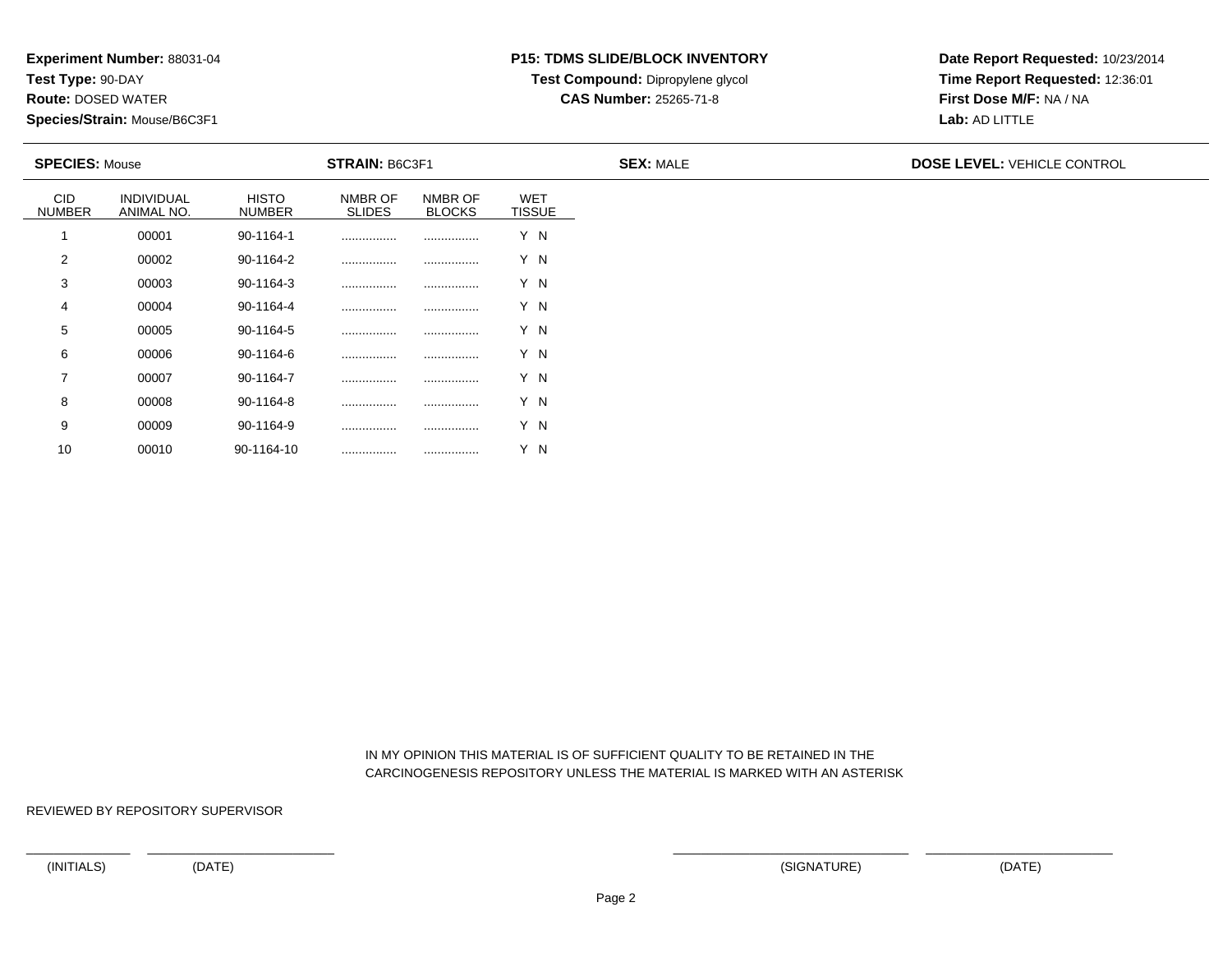**Test Type:** 90-DAY

**Route:** DOSED WATER

**Species/Strain:** Mouse/B6C3F1

## **P15: TDMS SLIDE/BLOCK INVENTORY**

**Test Compound:** Dipropylene glycol **CAS Number:** 25265-71-8

**Date Report Requested:** 10/23/2014**Time Report Requested:** 12:36:01**First Dose M/F:** NA / NA**Lab:** AD LITTLE

| <b>SPECIES: Mouse</b>       |                          |                               | <b>STRAIN: B6C3F1</b>    |                          |                             | <b>SEX: MALE</b> | <b>DOSE LEVEL: 2.0%</b> |
|-----------------------------|--------------------------|-------------------------------|--------------------------|--------------------------|-----------------------------|------------------|-------------------------|
| <b>CID</b><br><b>NUMBER</b> | INDIVIDUAL<br>ANIMAL NO. | <b>HISTO</b><br><b>NUMBER</b> | NMBR OF<br><b>SLIDES</b> | NMBR OF<br><b>BLOCKS</b> | <b>WET</b><br><b>TISSUE</b> |                  |                         |
| 36                          | 00036                    | 90-1164-36                    | .                        |                          | Y N                         |                  |                         |
|                             | 00032                    |                               |                          | .                        | Y N                         |                  |                         |
|                             | 00033                    | .                             | .                        | .                        | Y N                         |                  |                         |
|                             | 00034                    | .                             | .                        |                          | Y N                         |                  |                         |
|                             | 00040                    |                               |                          |                          | Y N                         |                  |                         |
|                             | 00037                    | .                             |                          |                          | Y N                         |                  |                         |
|                             | 00038                    | .                             | .                        |                          | Y N                         |                  |                         |
|                             | 00039                    |                               |                          |                          | Y N                         |                  |                         |
|                             | 00031                    | .                             | .                        |                          | Y N                         |                  |                         |

 IN MY OPINION THIS MATERIAL IS OF SUFFICIENT QUALITY TO BE RETAINED IN THECARCINOGENESIS REPOSITORY UNLESS THE MATERIAL IS MARKED WITH AN ASTERISK

REVIEWED BY REPOSITORY SUPERVISOR

00035

................ ................ ................ Y N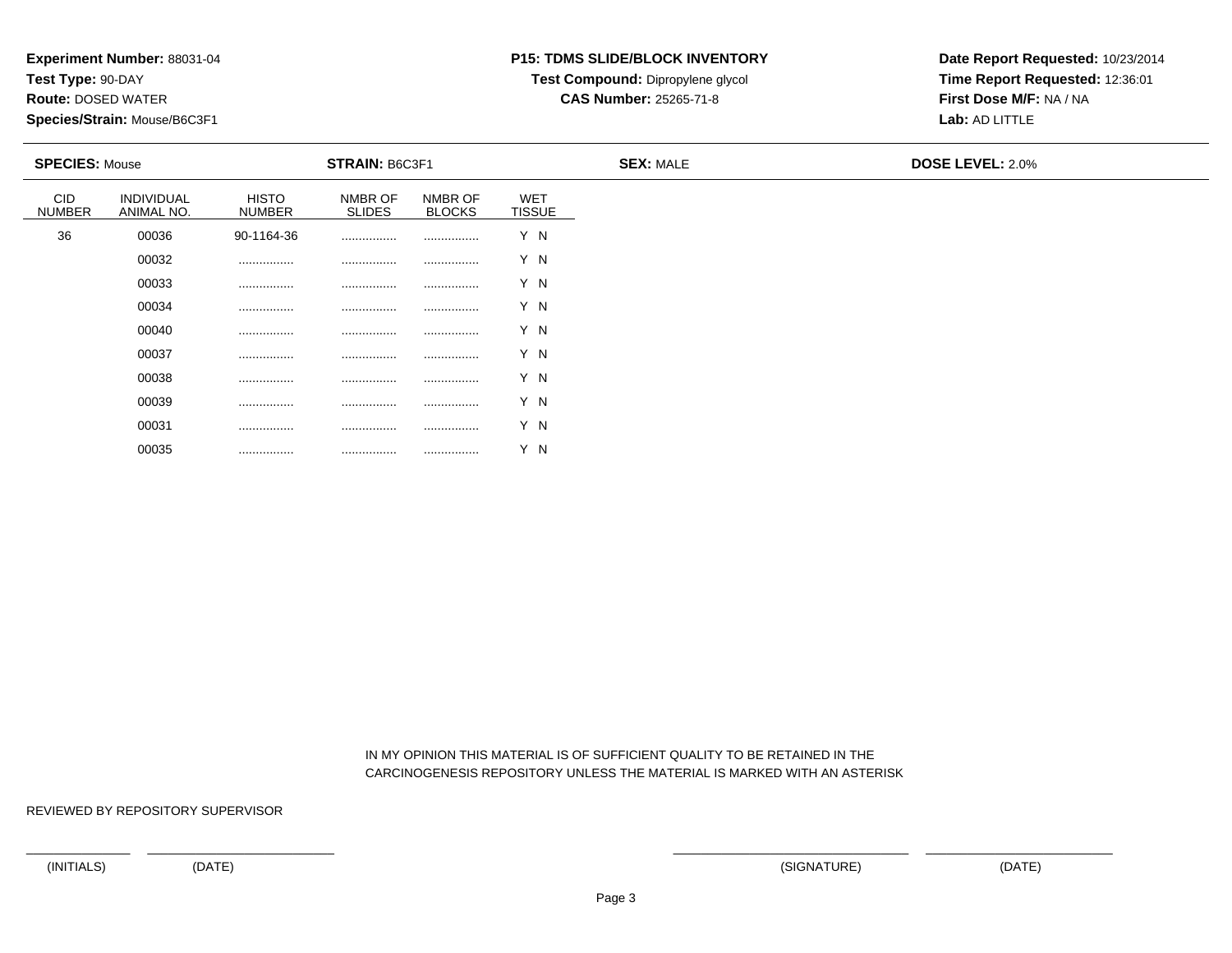**Test Type:** 90-DAY

50

**Route:** DOSED WATER

**Species/Strain:** Mouse/B6C3F1

## **P15: TDMS SLIDE/BLOCK INVENTORY**

**Test Compound:** Dipropylene glycol **CAS Number:** 25265-71-8

**Date Report Requested:** 10/23/2014**Time Report Requested:** 12:36:01**First Dose M/F:** NA / NA**Lab:** AD LITTLE

| <b>SPECIES: Mouse</b>       |                                 |                               | <b>STRAIN: B6C3F1</b>    |                          |                      | <b>SEX: MALE</b> | <b>DOSE LEVEL: 4.0%</b> |
|-----------------------------|---------------------------------|-------------------------------|--------------------------|--------------------------|----------------------|------------------|-------------------------|
| <b>CID</b><br><b>NUMBER</b> | <b>INDIVIDUAL</b><br>ANIMAL NO. | <b>HISTO</b><br><b>NUMBER</b> | NMBR OF<br><b>SLIDES</b> | NMBR OF<br><b>BLOCKS</b> | WET<br><b>TISSUE</b> |                  |                         |
| 41                          | 00041                           | 90-1164-41                    |                          | .                        | Y N                  |                  |                         |
| 42                          | 00042                           | 90-1164-42                    |                          | .                        | Y N                  |                  |                         |
| 43                          | 00043                           | 90-1164-43                    |                          |                          | Y N                  |                  |                         |
| 44                          | 00044                           | 90-1164-44                    |                          | .                        | Y N                  |                  |                         |
| 45                          | 00045                           | 90-1164-45                    |                          |                          | Y N                  |                  |                         |
| 46                          | 00046                           | 90-1164-46                    |                          |                          | Y N                  |                  |                         |
| 47                          | 00047                           | 90-1164-47                    |                          |                          | Y N                  |                  |                         |
| 48                          | 00048                           | 90-1164-48                    |                          |                          | Y N                  |                  |                         |
| 49                          | 00049                           | 90-1164-49                    |                          |                          | Y N                  |                  |                         |

 IN MY OPINION THIS MATERIAL IS OF SUFFICIENT QUALITY TO BE RETAINED IN THECARCINOGENESIS REPOSITORY UNLESS THE MATERIAL IS MARKED WITH AN ASTERISK

REVIEWED BY REPOSITORY SUPERVISOR

<sup>00050</sup> 90-1164-50 ................ ................ Y N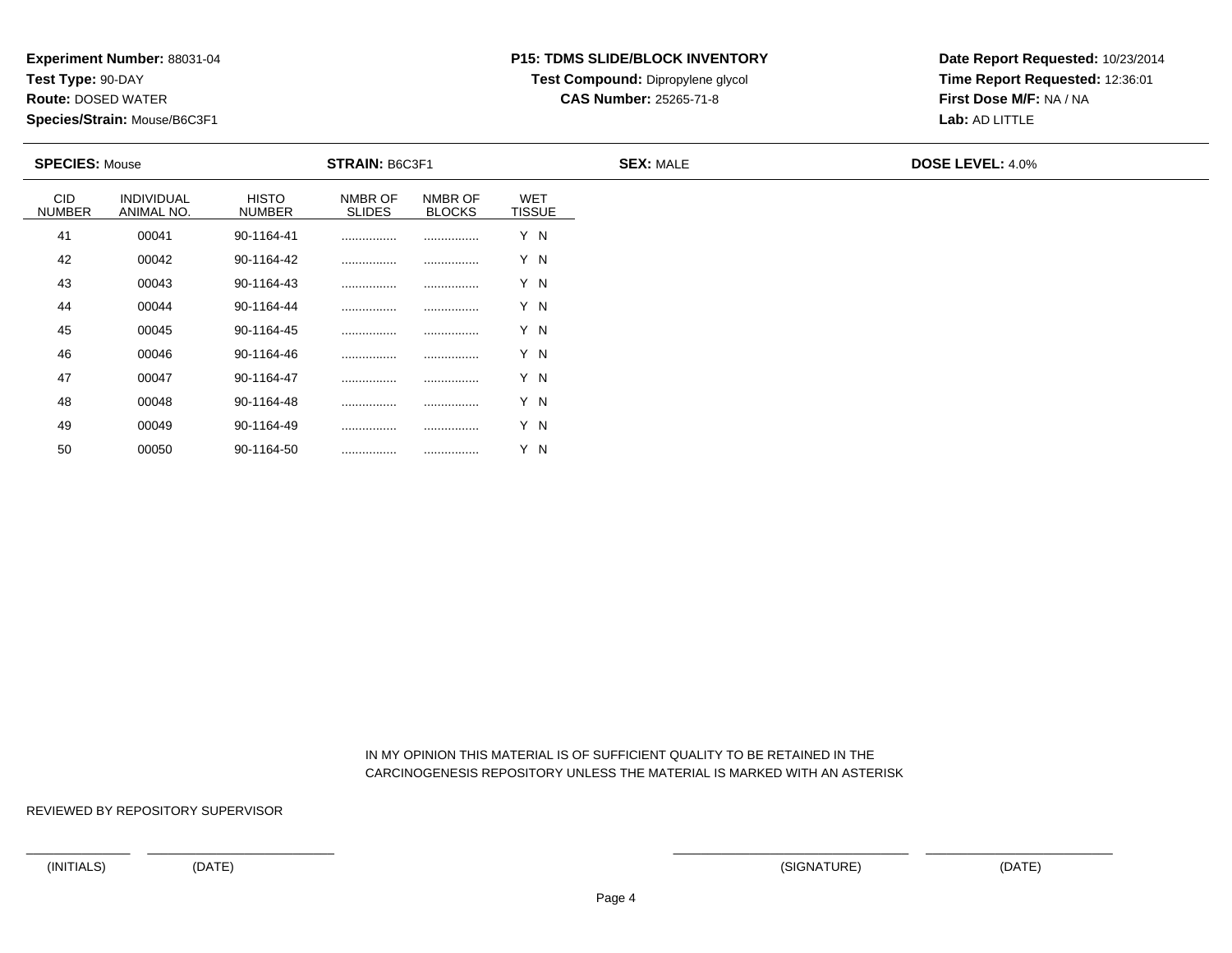**Test Type:** 90-DAY

60

**Route:** DOSED WATER

**Species/Strain:** Mouse/B6C3F1

## **P15: TDMS SLIDE/BLOCK INVENTORY**

**Test Compound:** Dipropylene glycol

**CAS Number:** 25265-71-8

**Date Report Requested:** 10/23/2014**Time Report Requested:** 12:36:01**First Dose M/F:** NA / NA**Lab:** AD LITTLE

| <b>SPECIES: Mouse</b>       |                          |                               | <b>STRAIN: B6C3F1</b>    |                          |                             | <b>SEX: MALE</b> | <b>DOSE LEVEL: 8.0%</b> |
|-----------------------------|--------------------------|-------------------------------|--------------------------|--------------------------|-----------------------------|------------------|-------------------------|
| <b>CID</b><br><b>NUMBER</b> | INDIVIDUAL<br>ANIMAL NO. | <b>HISTO</b><br><b>NUMBER</b> | NMBR OF<br><b>SLIDES</b> | NMBR OF<br><b>BLOCKS</b> | <b>WET</b><br><b>TISSUE</b> |                  |                         |
| 51                          | 00051                    | 90-1164-51                    |                          |                          | Y N                         |                  |                         |
| 52                          | 00052                    | 90-1164-52                    |                          |                          | Y N                         |                  |                         |
| 53                          | 00053                    | 90-1164-53                    |                          |                          | Y N                         |                  |                         |
| 54                          | 00054                    | 90-1164-54                    |                          |                          | Y N                         |                  |                         |
| 55                          | 00055                    | 90-1164-55                    |                          |                          | Y N                         |                  |                         |
| 56                          | 00056                    | 90-1164-56                    |                          |                          | Y N                         |                  |                         |
| 57                          | 00057                    | 90-1164-57                    |                          |                          | Y N                         |                  |                         |
| 58                          | 00058                    | 90-1164-58                    |                          |                          | Y N                         |                  |                         |
| 59                          | 00059                    | 90-1164-59                    |                          |                          | Y N                         |                  |                         |

 IN MY OPINION THIS MATERIAL IS OF SUFFICIENT QUALITY TO BE RETAINED IN THECARCINOGENESIS REPOSITORY UNLESS THE MATERIAL IS MARKED WITH AN ASTERISK

REVIEWED BY REPOSITORY SUPERVISOR

<sup>00060</sup> 90-1164-60 ................ ................ Y N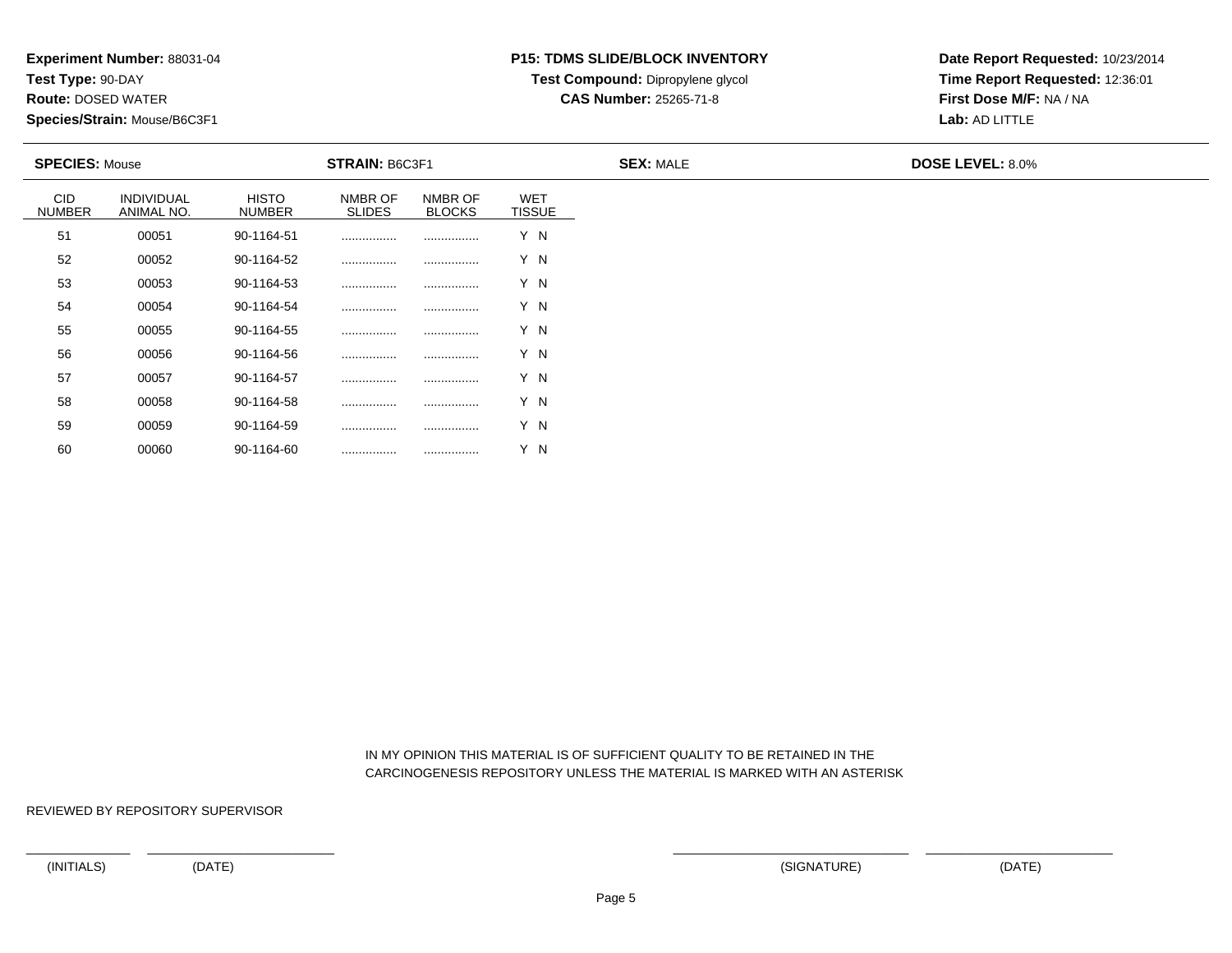**Test Type:** 90-DAY

**Route:** DOSED WATER

**Species/Strain:** Mouse/B6C3F1

## **P15: TDMS SLIDE/BLOCK INVENTORY**

**Test Compound:** Dipropylene glycol **CAS Number:** 25265-71-8

**Date Report Requested:** 10/23/2014**Time Report Requested:** 12:36:01**First Dose M/F:** NA / NA**Lab:** AD LITTLE

| <b>SPECIES: Mouse</b>       |                          |                               | <b>STRAIN: B6C3F1</b>    |                          |                             | <b>SEX: MALE</b> | <b>DOSE LEVEL: 1.0%</b> |
|-----------------------------|--------------------------|-------------------------------|--------------------------|--------------------------|-----------------------------|------------------|-------------------------|
| <b>CID</b><br><b>NUMBER</b> | INDIVIDUAL<br>ANIMAL NO. | <b>HISTO</b><br><b>NUMBER</b> | NMBR OF<br><b>SLIDES</b> | NMBR OF<br><b>BLOCKS</b> | <b>WET</b><br><b>TISSUE</b> |                  |                         |
|                             | 00021                    | .                             | .                        |                          | Y N                         |                  |                         |
|                             | 00022                    | .                             |                          | .                        | Y N                         |                  |                         |
|                             | 00023                    | .                             | .                        | .                        | Y N                         |                  |                         |
|                             | 00024                    | .                             |                          |                          | Y N                         |                  |                         |
|                             | 00030                    | .                             |                          |                          | Y N                         |                  |                         |
|                             | 00026                    | .                             |                          |                          | Y N                         |                  |                         |
|                             | 00027                    | .                             |                          |                          | Y N                         |                  |                         |
|                             | 00028                    | .                             |                          |                          | Y N                         |                  |                         |
|                             | 00029                    | .                             | .                        |                          | Y N                         |                  |                         |

 IN MY OPINION THIS MATERIAL IS OF SUFFICIENT QUALITY TO BE RETAINED IN THECARCINOGENESIS REPOSITORY UNLESS THE MATERIAL IS MARKED WITH AN ASTERISK

REVIEWED BY REPOSITORY SUPERVISOR

00025

................ ................ ................ Y N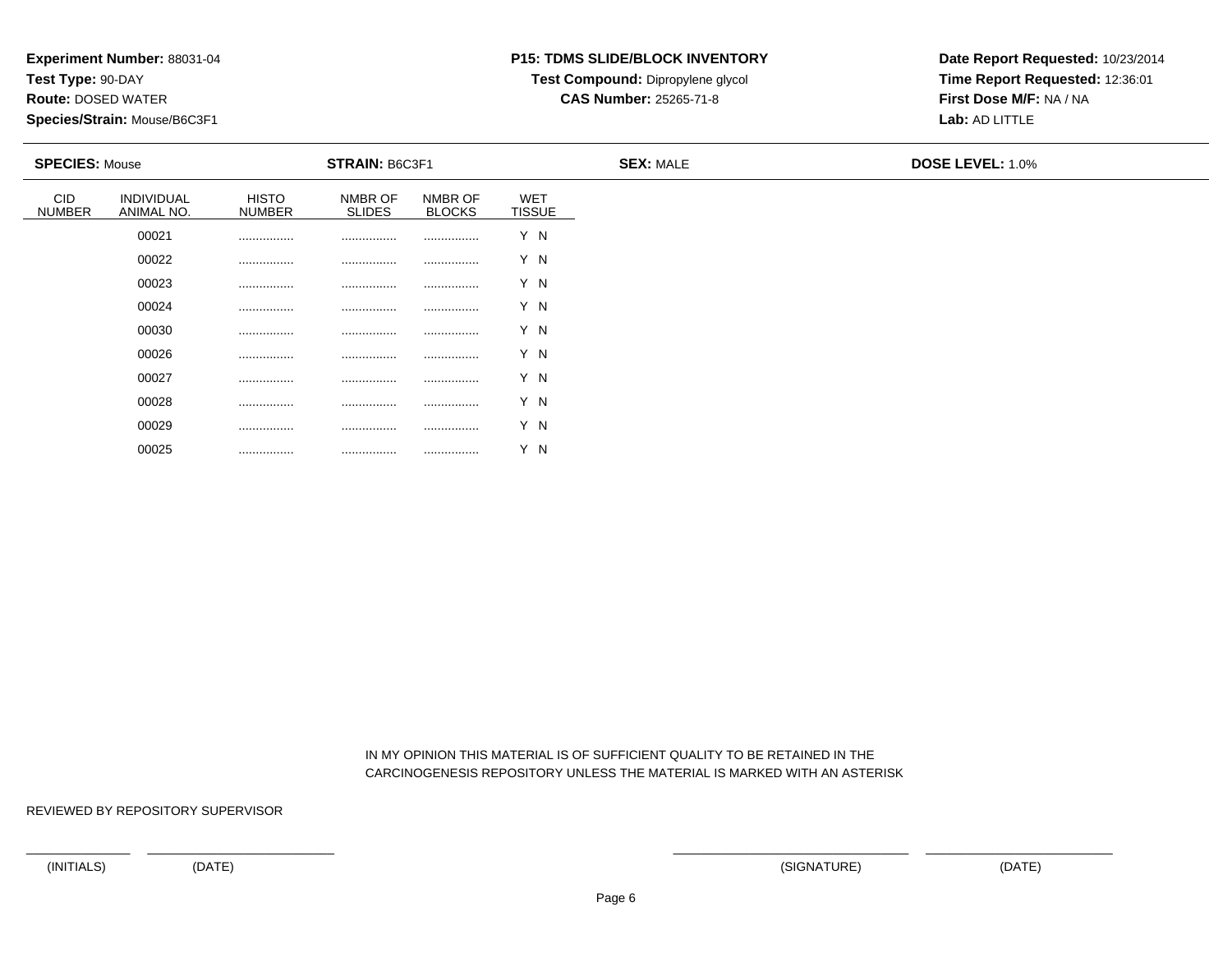**Test Type:** 90-DAY

**Route:** DOSED WATER

**Species/Strain:** Mouse/B6C3F1

## **P15: TDMS SLIDE/BLOCK INVENTORY**

**Test Compound:** Dipropylene glycol **CAS Number:** 25265-71-8

**Date Report Requested:** 10/23/2014**Time Report Requested:** 12:36:01**First Dose M/F:** NA / NA**Lab:** AD LITTLE

| <b>SPECIES: Mouse</b>       |                          |                               | <b>STRAIN: B6C3F1</b>    |                          |                             | <b>SEX: MALE</b> | <b>DOSE LEVEL: 0.5%</b> |
|-----------------------------|--------------------------|-------------------------------|--------------------------|--------------------------|-----------------------------|------------------|-------------------------|
| <b>CID</b><br><b>NUMBER</b> | INDIVIDUAL<br>ANIMAL NO. | <b>HISTO</b><br><b>NUMBER</b> | NMBR OF<br><b>SLIDES</b> | NMBR OF<br><b>BLOCKS</b> | <b>WET</b><br><b>TISSUE</b> |                  |                         |
|                             | 00011                    |                               | .                        |                          | Y N                         |                  |                         |
|                             | 00012                    | .                             |                          |                          | Y N                         |                  |                         |
|                             | 00013                    | .                             |                          |                          | Y N                         |                  |                         |
|                             | 00014                    |                               |                          |                          | Y N                         |                  |                         |
|                             | 00020                    |                               |                          |                          | Y N                         |                  |                         |
|                             | 00016                    |                               |                          |                          | Y N                         |                  |                         |
|                             | 00017                    |                               |                          |                          | Y N                         |                  |                         |
|                             | 00018                    |                               |                          |                          | Y N                         |                  |                         |
|                             | 00019                    |                               |                          |                          | Y N                         |                  |                         |

 IN MY OPINION THIS MATERIAL IS OF SUFFICIENT QUALITY TO BE RETAINED IN THECARCINOGENESIS REPOSITORY UNLESS THE MATERIAL IS MARKED WITH AN ASTERISK

REVIEWED BY REPOSITORY SUPERVISOR

00015

................ ................ ................ Y N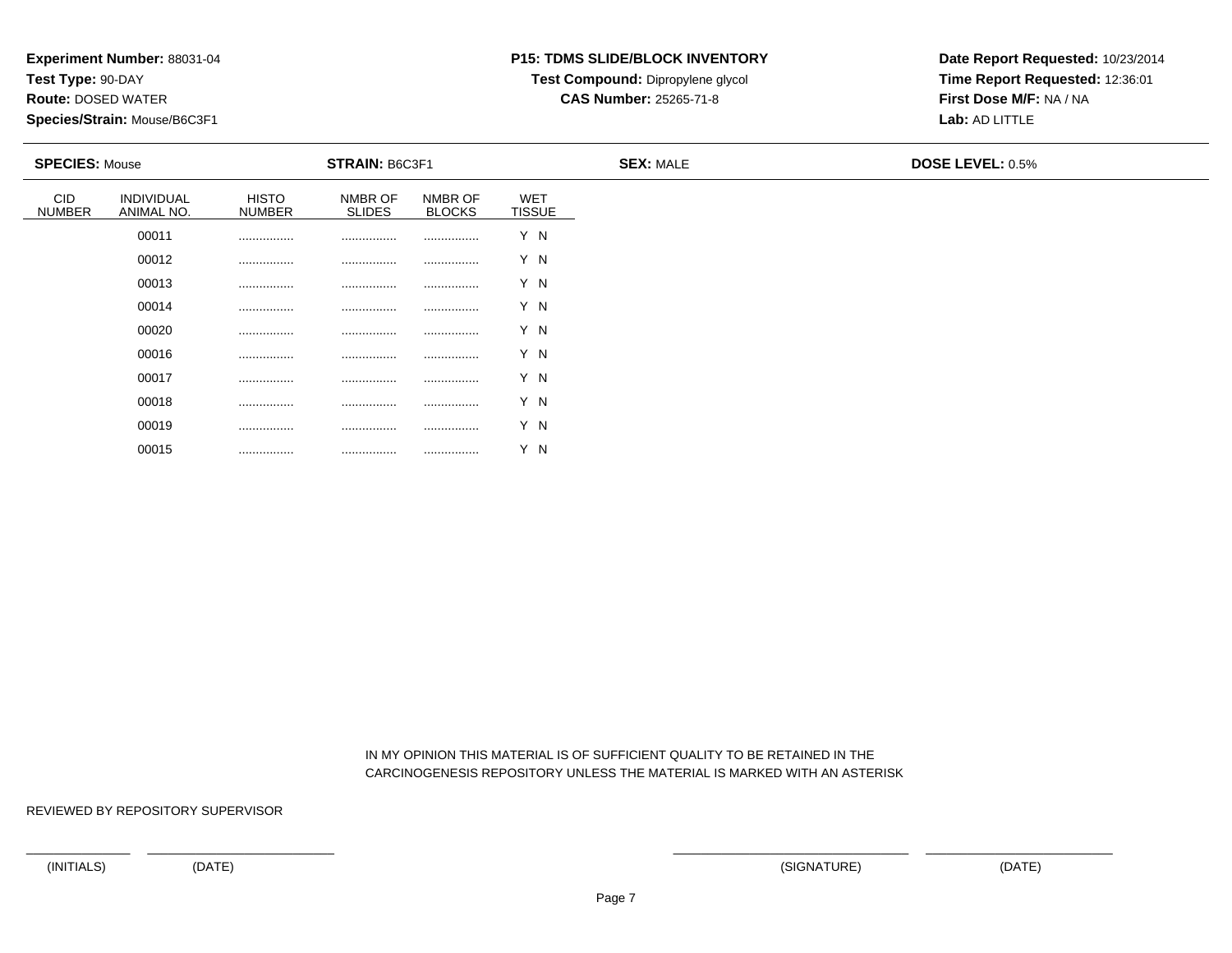**Test Type:** 90-DAY

70

**Route:** DOSED WATER

**Species/Strain:** Mouse/B6C3F1

# **P15: TDMS SLIDE/BLOCK INVENTORY**

**Test Compound:** Dipropylene glycol

**CAS Number:** 25265-71-8

**Date Report Requested:** 10/23/2014**Time Report Requested:** 12:36:01**First Dose M/F:** NA / NA**Lab:** AD LITTLE

| <b>SPECIES: Mouse</b>       |                          |                               | <b>STRAIN: B6C3F1</b>    |                          |                             | <b>SEX: FEMALE</b> | <b>DOSE LEVEL: VEHICLE CONTROL</b> |
|-----------------------------|--------------------------|-------------------------------|--------------------------|--------------------------|-----------------------------|--------------------|------------------------------------|
| <b>CID</b><br><b>NUMBER</b> | INDIVIDUAL<br>ANIMAL NO. | <b>HISTO</b><br><b>NUMBER</b> | NMBR OF<br><b>SLIDES</b> | NMBR OF<br><b>BLOCKS</b> | <b>WET</b><br><b>TISSUE</b> |                    |                                    |
| 61                          | 00061                    | 90-1164-61                    |                          |                          | Y N                         |                    |                                    |
| 62                          | 00062                    | 90-1164-62                    |                          |                          | Y N                         |                    |                                    |
| 63                          | 00063                    | 90-1164-63                    |                          |                          | Y N                         |                    |                                    |
| 64                          | 00064                    | 90-1164-64                    |                          |                          | Y N                         |                    |                                    |
| 65                          | 00065                    | 90-1164-65                    |                          |                          | Y N                         |                    |                                    |
| 66                          | 00066                    | 90-1164-66                    |                          |                          | Y N                         |                    |                                    |
| 67                          | 00067                    | 90-1164-67                    |                          |                          | Y N                         |                    |                                    |
| 68                          | 00068                    | 90-1164-68                    |                          |                          | Y N                         |                    |                                    |
| 69                          | 00069                    | 90-1164-69                    |                          |                          | Y N                         |                    |                                    |

 IN MY OPINION THIS MATERIAL IS OF SUFFICIENT QUALITY TO BE RETAINED IN THECARCINOGENESIS REPOSITORY UNLESS THE MATERIAL IS MARKED WITH AN ASTERISK

REVIEWED BY REPOSITORY SUPERVISOR

<sup>00070</sup> 90-1164-70 ................ ................ Y N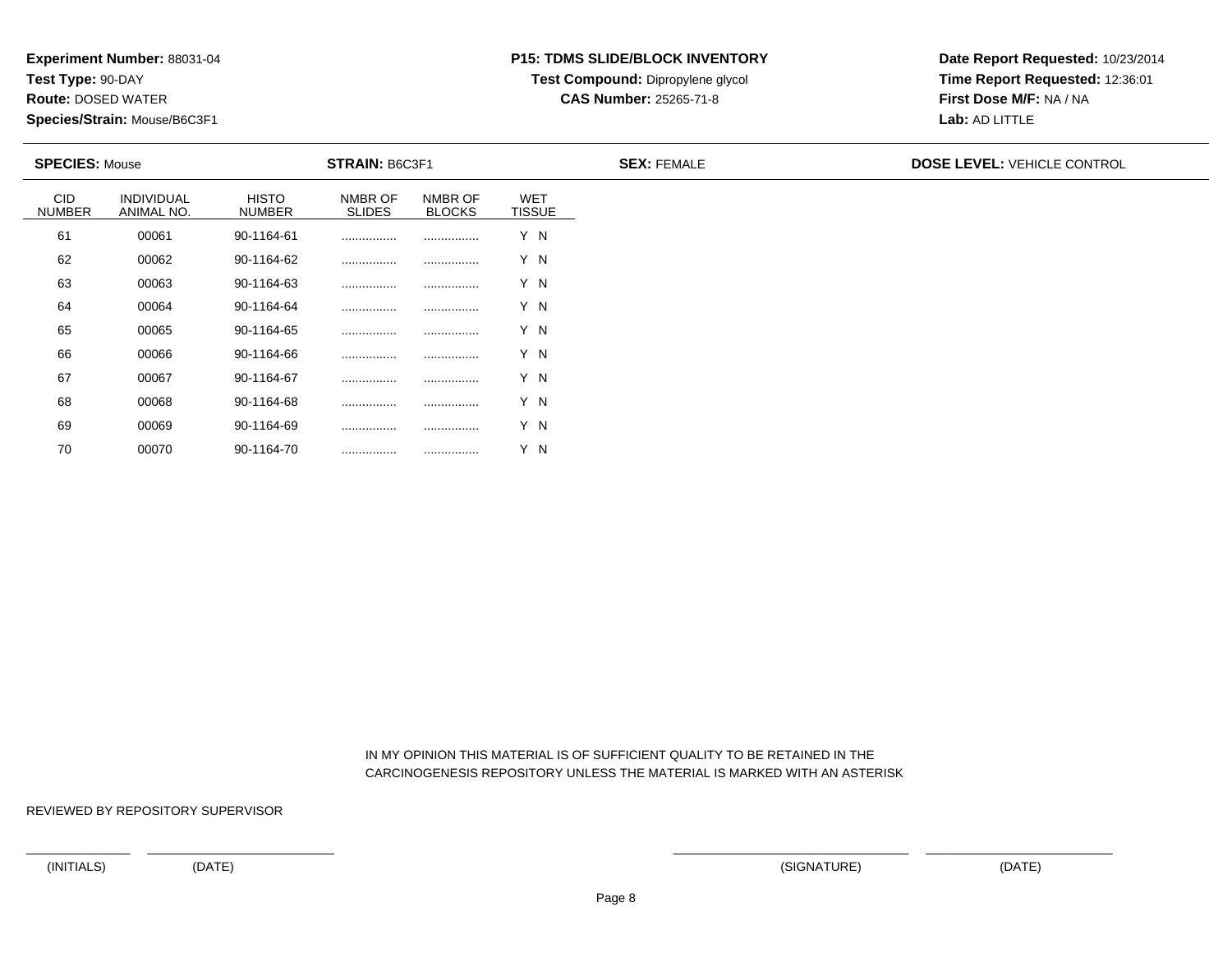**Test Type:** 90-DAY

**Route:** DOSED WATER

**Species/Strain:** Mouse/B6C3F1

## **P15: TDMS SLIDE/BLOCK INVENTORY**

**Test Compound:** Dipropylene glycol **CAS Number:** 25265-71-8

**Date Report Requested:** 10/23/2014**Time Report Requested:** 12:36:01**First Dose M/F:** NA / NA**Lab:** AD LITTLE

| <b>SPECIES: Mouse</b>       |                          |                               | STRAIN: B6C3F1           |                          |                             | <b>SEX: FEMALE</b> | <b>DOSE LEVEL: 1.0%</b> |
|-----------------------------|--------------------------|-------------------------------|--------------------------|--------------------------|-----------------------------|--------------------|-------------------------|
| <b>CID</b><br><b>NUMBER</b> | INDIVIDUAL<br>ANIMAL NO. | <b>HISTO</b><br><b>NUMBER</b> | NMBR OF<br><b>SLIDES</b> | NMBR OF<br><b>BLOCKS</b> | <b>WET</b><br><b>TISSUE</b> |                    |                         |
| 86                          | 00086                    | 90-1164-86                    |                          | .                        | Y N                         |                    |                         |
|                             | 00082                    |                               |                          |                          | Y N                         |                    |                         |
|                             | 00083                    |                               |                          |                          | Y N                         |                    |                         |
|                             | 00084                    |                               |                          |                          | Y N                         |                    |                         |
|                             | 00090                    | .                             |                          |                          | Y N                         |                    |                         |
|                             | 00087                    |                               |                          | .                        | Y N                         |                    |                         |
|                             | 00088                    | .                             |                          |                          | Y N                         |                    |                         |
|                             | 00089                    | .                             |                          | .                        | Y N                         |                    |                         |
|                             | 00081                    | .                             |                          |                          | Y N                         |                    |                         |

 IN MY OPINION THIS MATERIAL IS OF SUFFICIENT QUALITY TO BE RETAINED IN THECARCINOGENESIS REPOSITORY UNLESS THE MATERIAL IS MARKED WITH AN ASTERISK

REVIEWED BY REPOSITORY SUPERVISOR

00085

................ ................ ................ Y N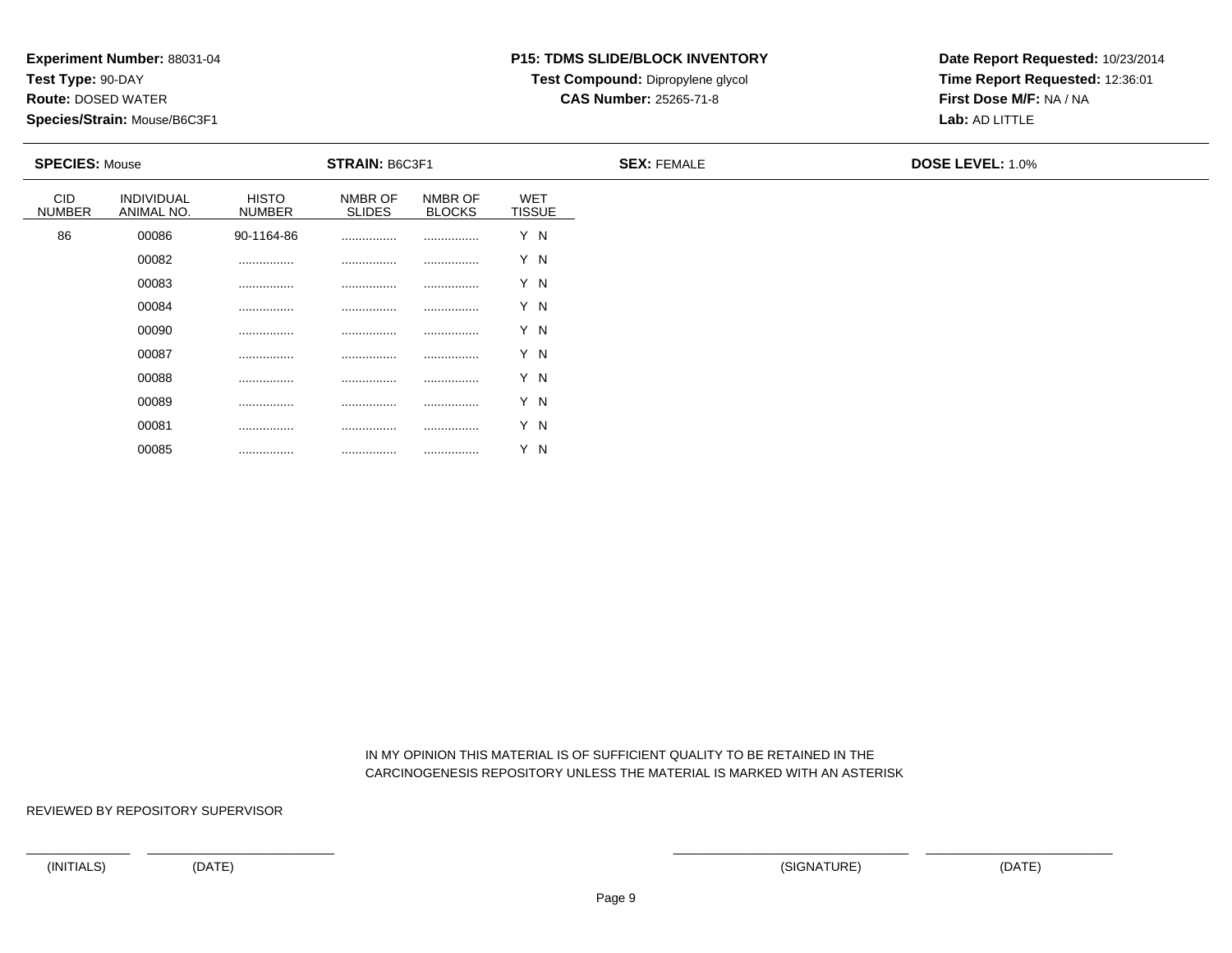**Test Type:** 90-DAY

**Route:** DOSED WATER

**Species/Strain:** Mouse/B6C3F1

## **P15: TDMS SLIDE/BLOCK INVENTORY**

**Test Compound:** Dipropylene glycol **CAS Number:** 25265-71-8

**Date Report Requested:** 10/23/2014**Time Report Requested:** 12:36:01**First Dose M/F:** NA / NA**Lab:** AD LITTLE

| <b>SPECIES: Mouse</b>       |                          |                               | <b>STRAIN: B6C3F1</b>    |                          |                      | <b>SEX: FEMALE</b> | <b>DOSE LEVEL: 2.0%</b> |
|-----------------------------|--------------------------|-------------------------------|--------------------------|--------------------------|----------------------|--------------------|-------------------------|
| <b>CID</b><br><b>NUMBER</b> | INDIVIDUAL<br>ANIMAL NO. | <b>HISTO</b><br><b>NUMBER</b> | NMBR OF<br><b>SLIDES</b> | NMBR OF<br><b>BLOCKS</b> | WET<br><b>TISSUE</b> |                    |                         |
| 91                          | 00091                    | 90-1164-91                    |                          |                          | Y N                  |                    |                         |
|                             | 00093                    |                               |                          |                          | Y N                  |                    |                         |
|                             | 00094                    |                               |                          |                          | Y N                  |                    |                         |
|                             | 00100                    |                               |                          |                          | Y N                  |                    |                         |
|                             | 00096                    |                               |                          |                          | Y N                  |                    |                         |
|                             | 00097                    |                               |                          |                          | Y N                  |                    |                         |
|                             | 00098                    |                               |                          |                          | Y N                  |                    |                         |
|                             | 00099                    |                               |                          |                          | Y N                  |                    |                         |
|                             | 00092                    | .                             | .                        |                          | Y N                  |                    |                         |

 IN MY OPINION THIS MATERIAL IS OF SUFFICIENT QUALITY TO BE RETAINED IN THECARCINOGENESIS REPOSITORY UNLESS THE MATERIAL IS MARKED WITH AN ASTERISK

REVIEWED BY REPOSITORY SUPERVISOR

00095

................ ................ ................ Y N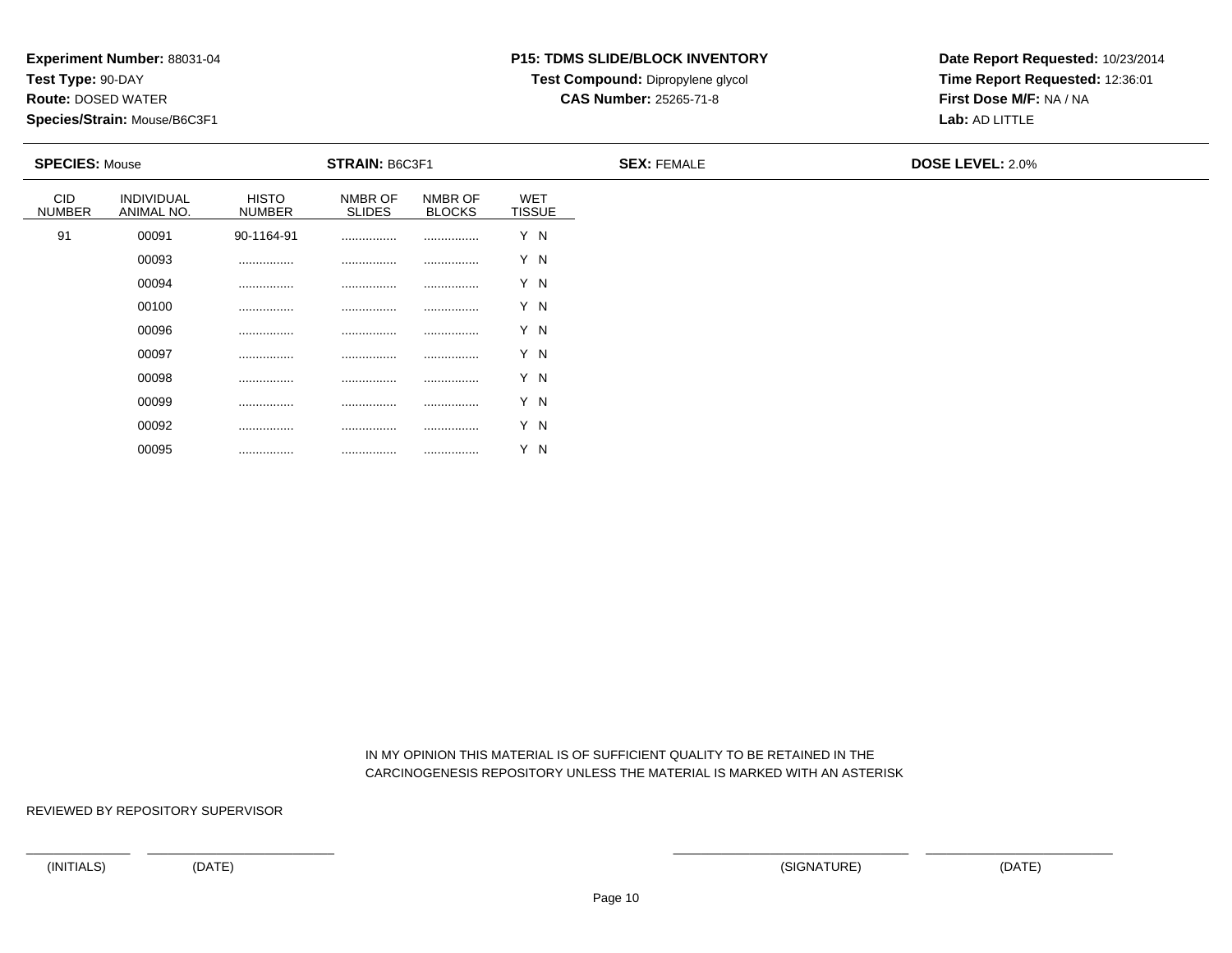**Test Type:** 90-DAY

110

**Route:** DOSED WATER

**Species/Strain:** Mouse/B6C3F1

### **P15: TDMS SLIDE/BLOCK INVENTORY**

**Test Compound:** Dipropylene glycol

**CAS Number:** 25265-71-8

**Date Report Requested:** 10/23/2014**Time Report Requested:** 12:36:01**First Dose M/F:** NA / NA**Lab:** AD LITTLE

| <b>SPECIES: Mouse</b>       |                                 |                        | <b>STRAIN: B6C3F1</b>    |                          |                             | <b>SEX: FEMALE</b> | <b>DOSE LEVEL: 4.0%</b> |
|-----------------------------|---------------------------------|------------------------|--------------------------|--------------------------|-----------------------------|--------------------|-------------------------|
| <b>CID</b><br><b>NUMBER</b> | <b>INDIVIDUAL</b><br>ANIMAL NO. | <b>HISTO</b><br>NUMBER | NMBR OF<br><b>SLIDES</b> | NMBR OF<br><b>BLOCKS</b> | <b>WET</b><br><b>TISSUE</b> |                    |                         |
| 101                         | 00101                           | 90-1164-101            |                          |                          | Y N                         |                    |                         |
| 102                         | 00102                           | 90-1164-102            |                          |                          | Y N                         |                    |                         |
| 103                         | 00103                           | 90-1164-103            |                          |                          | Y N                         |                    |                         |
| 104                         | 00104                           | 90-1164-104            |                          |                          | Y N                         |                    |                         |
| 105                         | 00105                           | 90-1164-105            |                          |                          | Y N                         |                    |                         |
| 106                         | 00106                           | 90-1164-106            |                          |                          | Y N                         |                    |                         |
| 107                         | 00107                           | 90-1164-107            |                          |                          | Y N                         |                    |                         |
| 108                         | 00108                           | 90-1164-108            |                          |                          | Y N                         |                    |                         |
| 109                         | 00109                           | 90-1164-109            |                          |                          | Y N                         |                    |                         |

 IN MY OPINION THIS MATERIAL IS OF SUFFICIENT QUALITY TO BE RETAINED IN THECARCINOGENESIS REPOSITORY UNLESS THE MATERIAL IS MARKED WITH AN ASTERISK

REVIEWED BY REPOSITORY SUPERVISOR

<sup>00110</sup> 90-1164-110 ................ ................ Y N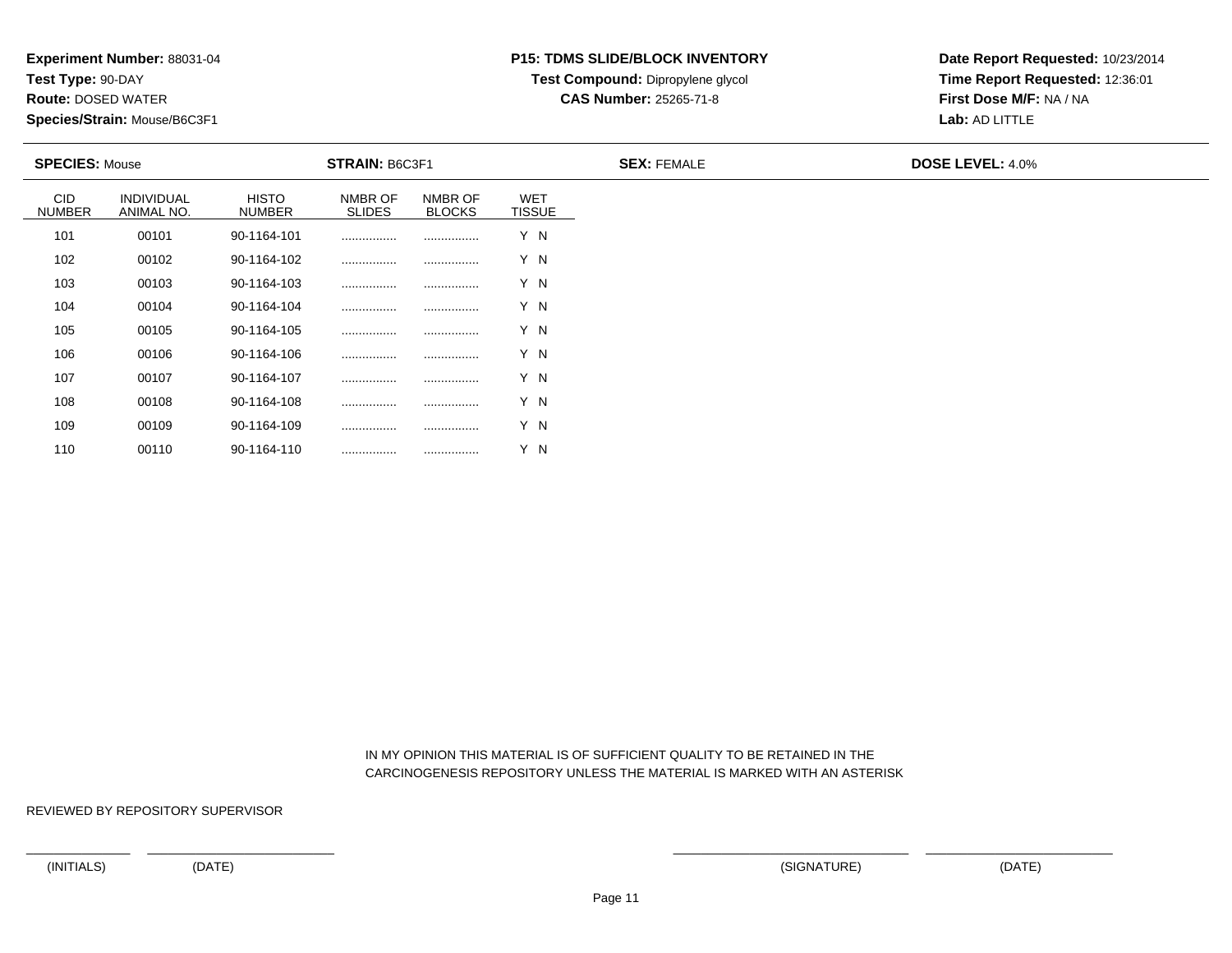**Test Type:** 90-DAY

120

**Route:** DOSED WATER

**Species/Strain:** Mouse/B6C3F1

### **P15: TDMS SLIDE/BLOCK INVENTORY**

**Test Compound:** Dipropylene glycol

**CAS Number:** 25265-71-8

**Date Report Requested:** 10/23/2014**Time Report Requested:** 12:36:01**First Dose M/F:** NA / NA**Lab:** AD LITTLE

| <b>SPECIES: Mouse</b>       |                                 |                        | <b>STRAIN: B6C3F1</b>    |                          |                      | <b>SEX: FEMALE</b> | <b>DOSE LEVEL: 8.0%</b> |
|-----------------------------|---------------------------------|------------------------|--------------------------|--------------------------|----------------------|--------------------|-------------------------|
| <b>CID</b><br><b>NUMBER</b> | <b>INDIVIDUAL</b><br>ANIMAL NO. | <b>HISTO</b><br>NUMBER | NMBR OF<br><b>SLIDES</b> | NMBR OF<br><b>BLOCKS</b> | WET<br><b>TISSUE</b> |                    |                         |
| 111                         | 00111                           | 90-1164-111            |                          | .                        | Y N                  |                    |                         |
| 112                         | 00112                           | 90-1164-112            |                          |                          | Y N                  |                    |                         |
| 113                         | 00113                           | 90-1164-113            |                          |                          | Y N                  |                    |                         |
| 114                         | 00114                           | 90-1164-114            |                          |                          | Y N                  |                    |                         |
| 115                         | 00115                           | 90-1164-115            |                          |                          | Y N                  |                    |                         |
| 116                         | 00116                           | 90-1164-116            |                          |                          | Y N                  |                    |                         |
| 117                         | 00117                           | 90-1164-117            |                          | .                        | Y N                  |                    |                         |
| 118                         | 00118                           | 90-1164-118            |                          | .                        | Y N                  |                    |                         |
| 119                         | 00119                           | 90-1164-119            |                          |                          | Y N                  |                    |                         |

 IN MY OPINION THIS MATERIAL IS OF SUFFICIENT QUALITY TO BE RETAINED IN THECARCINOGENESIS REPOSITORY UNLESS THE MATERIAL IS MARKED WITH AN ASTERISK

REVIEWED BY REPOSITORY SUPERVISOR

<sup>00120</sup> 90-1164-120 ................ ................ Y N